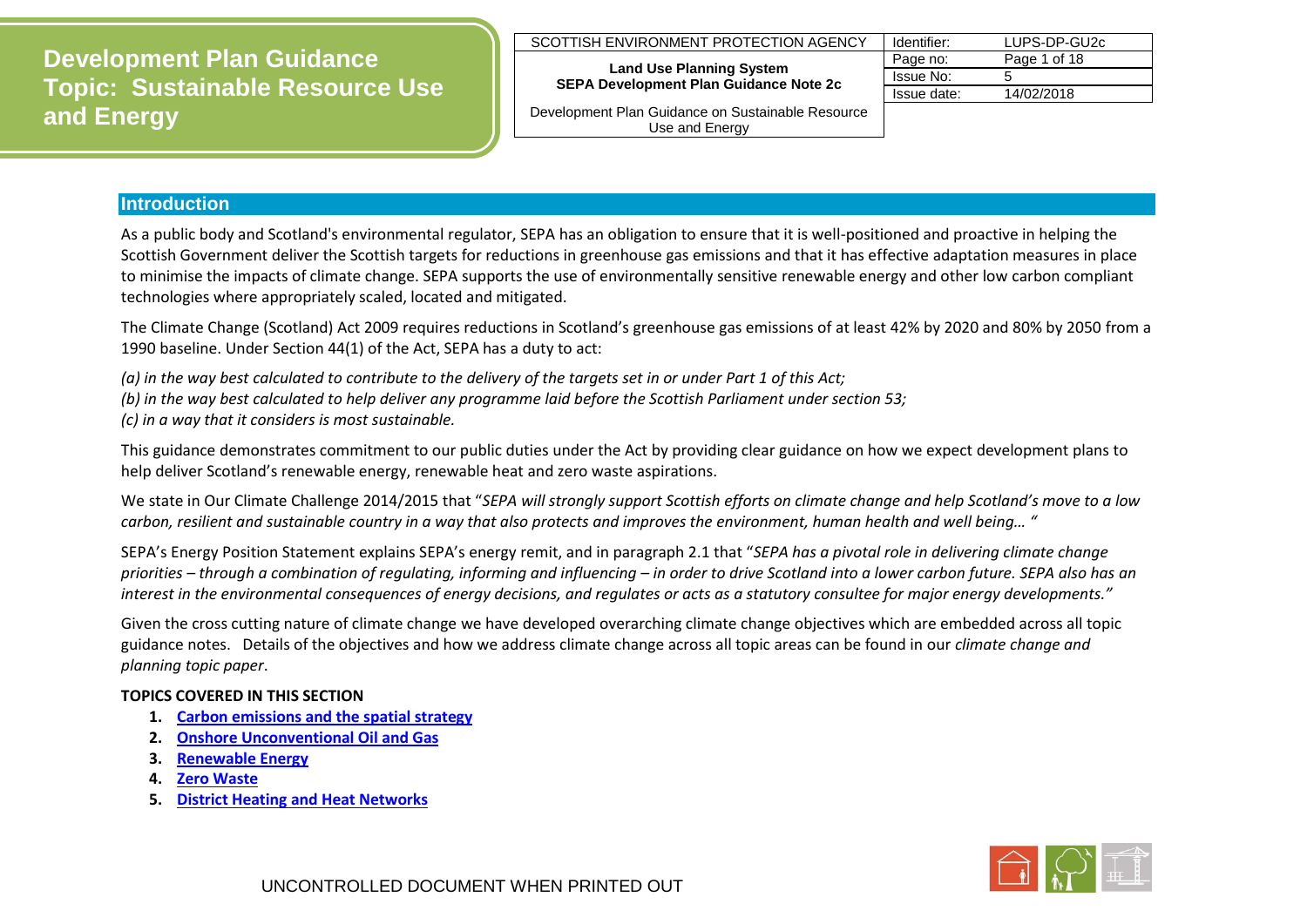| SCOTTISH ENVIRONMENT PROTECTION AGENCY                                           | Identifier: | LUPS-DP-GU2c |
|----------------------------------------------------------------------------------|-------------|--------------|
|                                                                                  | Page no:    | Page 2 of 18 |
| <b>Land Use Planning System</b><br><b>SEPA Development Plan Guidance Note 2c</b> | Issue No:   |              |
|                                                                                  | Issue date: | 14/02/2018   |
| Douglasmant Dlas Cuidanas an Cuatainable Desource                                |             |              |

## <span id="page-1-0"></span>**1. Carbon emissions and the spatial strategy**

## **Why we comment on this issue**

We have worked with the Scottish Government to develop the Spatial Planning Assessment for Climate Emissions (SPACE) tool. SPACE is designed as a straightforward means of informing development planners of the likely relative emissions that will arise as a result of their spatial policies and guidance. SPACE is available to download, and more information is available at the [SPACE launch pad site.](http://www.scotland.gov.uk/Topics/Built-Environment/planning/Policy/Principal-Policies/Sustainability/SPACE)

**SEPA's planning objectives for this topic** 

To promote patterns of development that minimise carbon emissions.

**How we will address this issue through Strategic Environmental Assessment**

- Require SEA to consider the effects of the spatial strategy on climatic factors including carbon emissions
- Recommend that SEA objectives used for assessment include objectives to reduce carbon emissions

## **Links with other development plan topic tables**

Other relevant topic tables include: Zero Waste District heating and heat networks Renewable Energy Soils Air Quality

The following table outlines our recommendations for Strategic and Local Development Plans relating to carbon emissions and the spatial strategy.

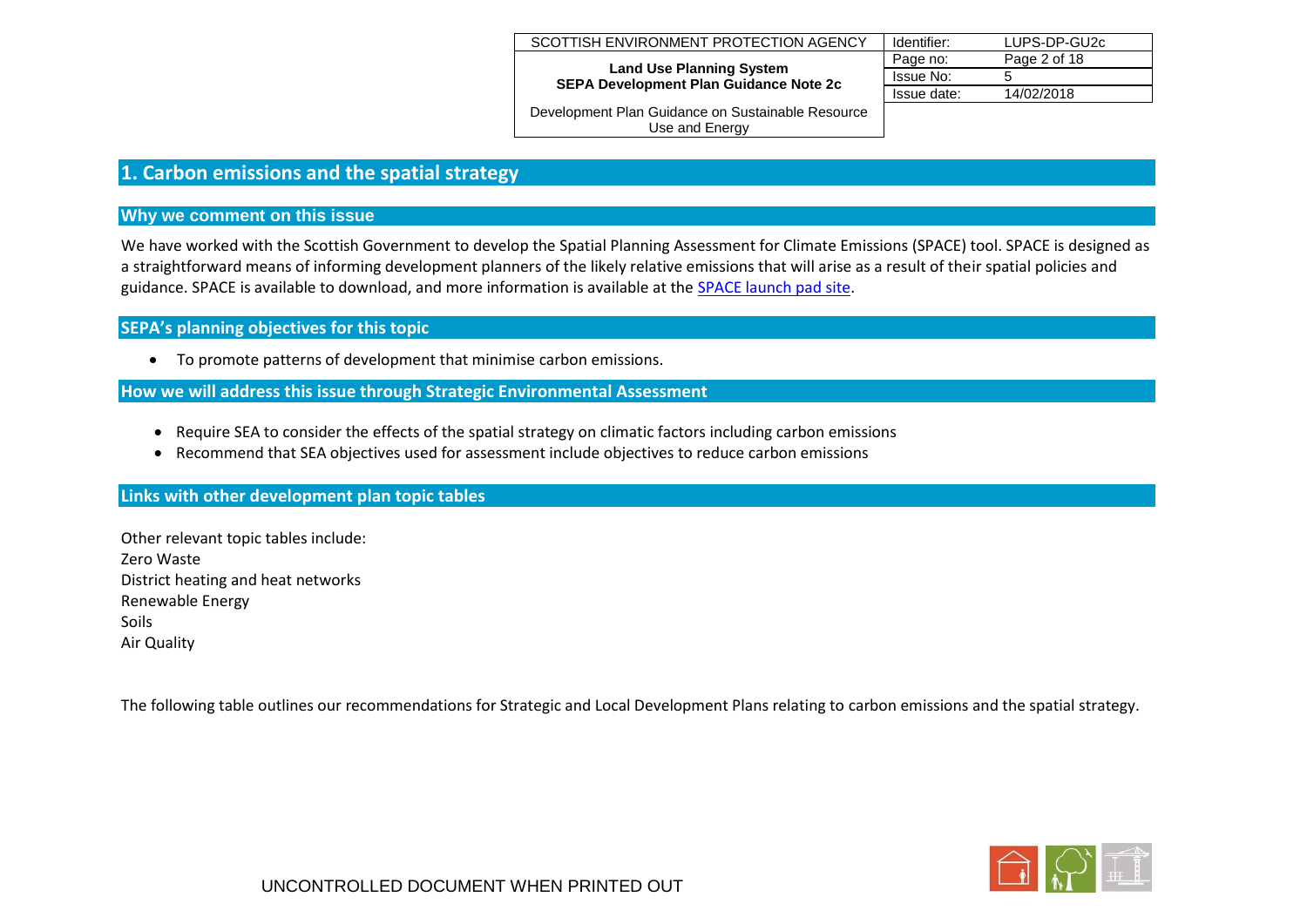| SCOTTISH ENVIRONMENT PROTECTION AGENCY                                           | Identifier: | LUPS-DP-GU2c |
|----------------------------------------------------------------------------------|-------------|--------------|
|                                                                                  | Page no:    | Page 3 of 18 |
| <b>Land Use Planning System</b><br><b>SEPA Development Plan Guidance Note 2c</b> | Issue No:   | 5            |
|                                                                                  | Issue date: | 14/02/2018   |
| Development Plan Guidance on Sustainable Resource                                |             |              |

# **Carbon Emissions and the Spatial Strategy: Recommendations**

| <b>Strategic Development Plans</b>                                                                                                                             | <b>Local Development Plans</b>                                                                                                                       |
|----------------------------------------------------------------------------------------------------------------------------------------------------------------|------------------------------------------------------------------------------------------------------------------------------------------------------|
| <b>Recommendation:</b>                                                                                                                                         | <b>Recommendation:</b>                                                                                                                               |
| The spatial strategy should be informed by an analysis of the relative<br>carbon emissions of different strategic development options using the<br>SPACE tool. | The spatial strategy should be informed by an analysis of the relative<br>carbon emissions of different development options using the SPACE<br>tool. |

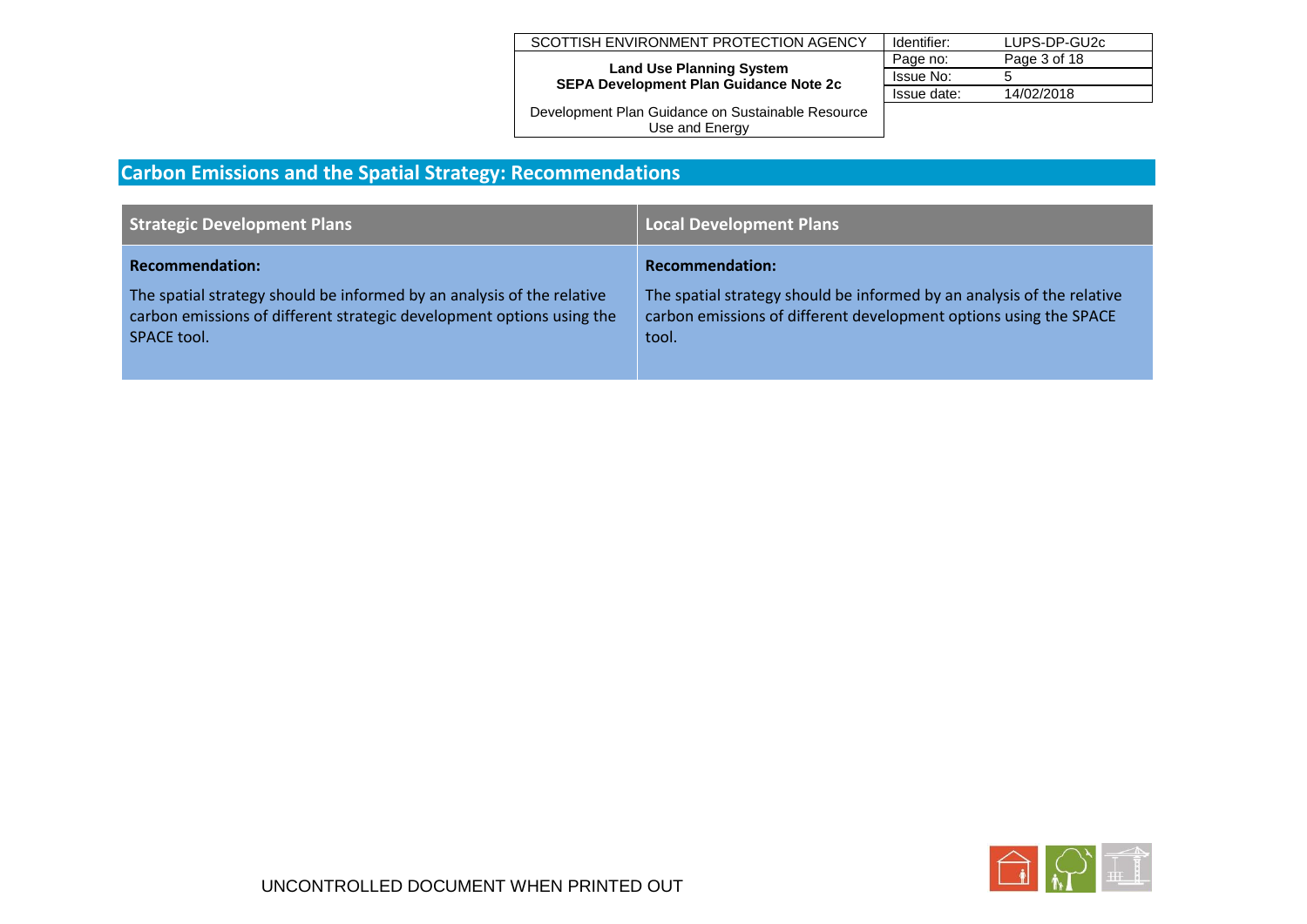| SCOTTISH ENVIRONMENT PROTECTION AGENCY                                           | Identifier: | LUPS-DP-GU2c |
|----------------------------------------------------------------------------------|-------------|--------------|
|                                                                                  | Page no:    | Page 4 of 18 |
| <b>Land Use Planning System</b><br><b>SEPA Development Plan Guidance Note 2c</b> | Issue No:   | 5            |
|                                                                                  | Issue date: | 14/02/2018   |
| Development Plan Guidance on Sustainable Resource                                |             |              |

an Guidance on Sustainable Resource Use and Energy

## <span id="page-3-0"></span>**2. Onshore Unconventional oil and Gas**

#### **A comment on this issue**

**In October 2017 the Minister for Business, Innovation and Energy confirmed that the moratorium on Onshore Unconventional Oil and Gas, put in place in 2015, will continue indefinitely. The moratorium states that any planning applications connected to Onshore Unconventional Oil and Gas will be referred to Scottish Ministers. The vote in Scottish Parliament led to an agreement that the Scottish Government will not support planning applications associated with unconventional oil and gas development in Scotland.** 

**Further detail and guidance will be provided by the Scottish Government in the forthcoming revised National Planning Framework.**

**With these strong positions being taken by Scottish Ministers and their intention not to support planning applications associated with Onshore Unconventional Oil and Gas, SEPA will no longer make comment to Development Plan consultations regarding Onshore Unconventional Oil and Gas.** 

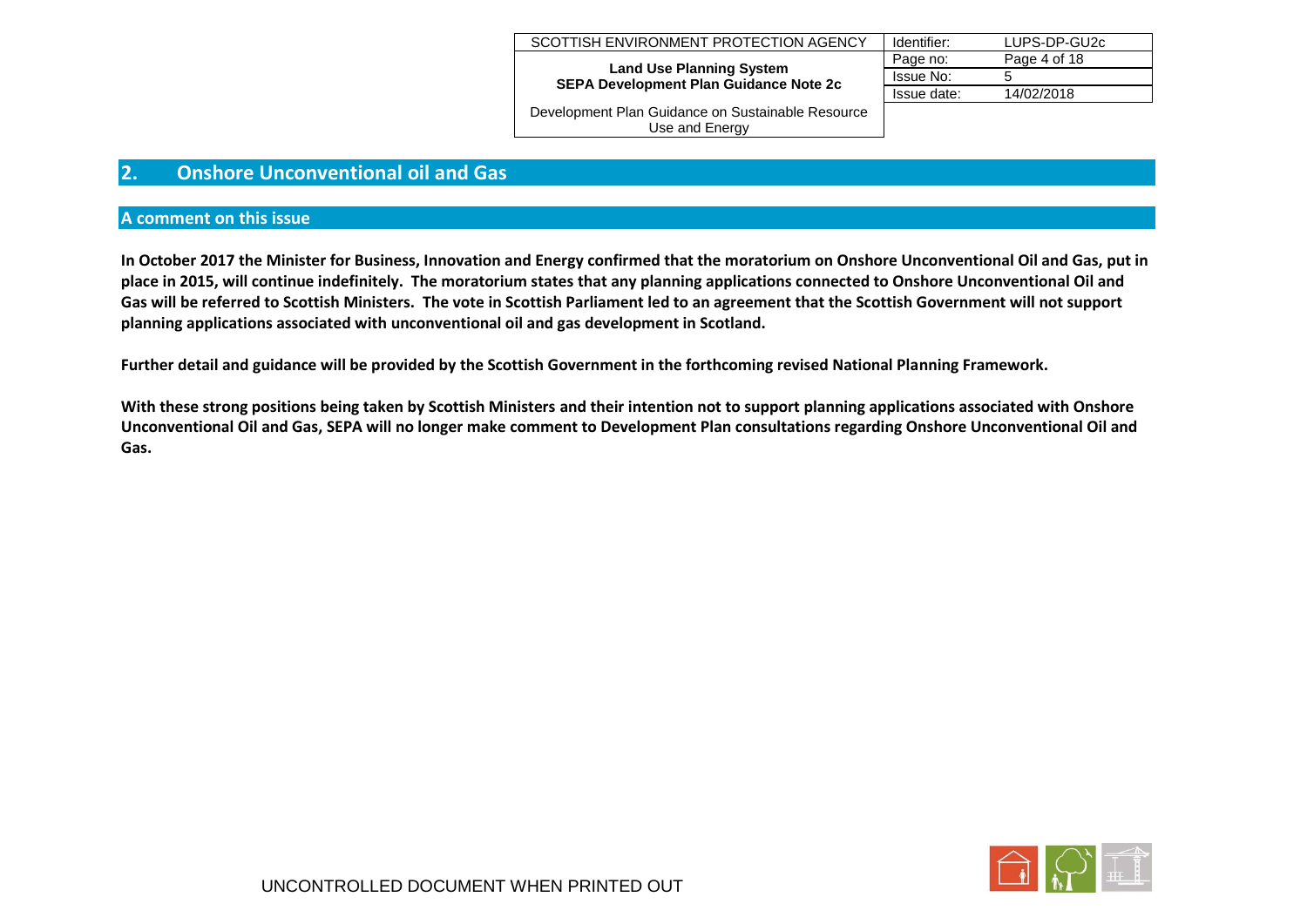| SCOTTISH ENVIRONMENT PROTECTION AGENCY                                           | Identifier: | LUPS-DP-GU2c |
|----------------------------------------------------------------------------------|-------------|--------------|
|                                                                                  | Page no:    | Page 5 of 18 |
| <b>Land Use Planning System</b><br><b>SEPA Development Plan Guidance Note 2c</b> | Issue No:   |              |
|                                                                                  | Issue date: | 14/02/2018   |
| Development Plan Guidance on Sustainable Resource                                |             |              |

Use and Energy

## <span id="page-4-0"></span>**3. Renewable Energy**

## **Why we comment on this issue**

We comment on renewable energy issues at the development plan stage to ensure that due regard is given to environmental considerations insofar as they relate to our remit and supporting the delivery of climate change targets.

SPP states (paragraph 154) that *"The planning system should…support the development of a diverse range of electricity generation from renewable energy technologies…"* and in paragraph 155 that "*Development plans should seek to ensure an area's full potential for electricity and heat from renewable sources is achieved, in line with national climate change targets, giving due regard to relevant environmental, community and cumulative impact considerations.*"

We support the delivery of a range of renewable energy technologies to support the delivery of climate change targets and other benefits. The issues that we would want to be considered in delivering renewable energy targets through development plan policies are covered in our guidance on soils, the water environment, flood risk air quality and sustainable resource use (heat networks). The technologies that are particularly affected by our development plan guidance are highlighted below.

| <b>Technology</b>            | Relevant development plan guidance table for cross reference         |
|------------------------------|----------------------------------------------------------------------|
| Wind                         | Soils, water environment                                             |
| Hydro                        | Soils, water environment, flood risk                                 |
| <b>Biomass</b>               | Air quality, sustainable resource use (district heating), zero waste |
| Geothermal/Water source heat | Sustainable resource use (district heating), water environment       |

## Other Sources of Energy

We will not comment on other types of energy related development such as coal, oil, Carbon Capture and Storage or unconventional gas at development plan stage. The regulatory issues relating to such energy proposals will be addressed through the development management process insofar as they relate to our interests. For policies relating to mineral workings, in addition to the requirement in the paragraph below, we expect that they are consistent with our guidance relating to air, water and soils ensuring that there are no significant negative impacts on such issues insofar as they relate to our interests.

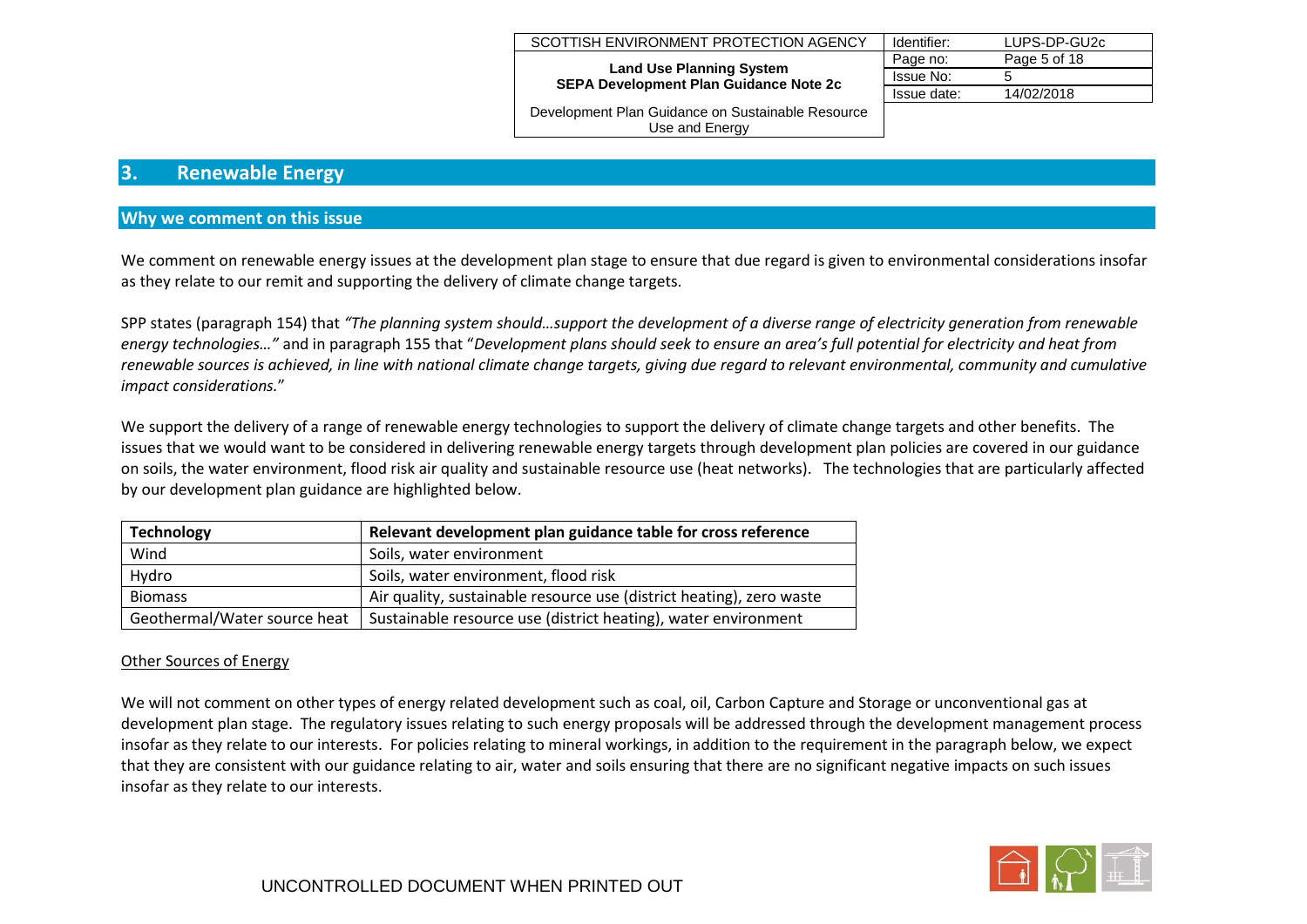| SCOTTISH ENVIRONMENT PROTECTION AGENCY            | Identifier:      | LUPS-DP-GU2c |
|---------------------------------------------------|------------------|--------------|
| <b>Land Use Planning System</b>                   | Page no:         | Page 6 of 18 |
| <b>SEPA Development Plan Guidance Note 2c</b>     | <b>Issue No:</b> |              |
|                                                   | Issue date:      | 14/02/2018   |
| Development Plan Guidance on Sustainable Resource |                  |              |
| Use and Energy                                    |                  |              |

Areas of search and policies relating to mineral workings should be consistent with our guidance relating to air, water and soils ensuring that there are no significant negative impacts on such issues insofar as they relate to our interests. For minerals proposals the development plan should require the submission of a restoration and aftercare plan.

## **SEPA's planning objectives for this topic**

- The promotion of a positive planning framework for delivery of Scotland's renewable energy targets.
- Minimising negative environmental impact of renewable energy developments insofar as they relate to our interests.

## **How we will address this issue through Strategic Environmental Assessment**

Require SEA to consider the effects on soil, material assets and water environment associated with locating renewable energy proposals

## **Links with other development plan topic tables**

Links to other topic tables: soils, water environment, sustainable resource use (district heating).

The following table outlines our requirements and recommendations for Strategic and Local Development Plans relating to renewable energy in more detail. If the following requirements are not met then we are likely to make formal representations to the emerging development plan.

Further details on the implementation of the requirements and recommendations and supporting information can be found in the Renewable Energy Background Paper.

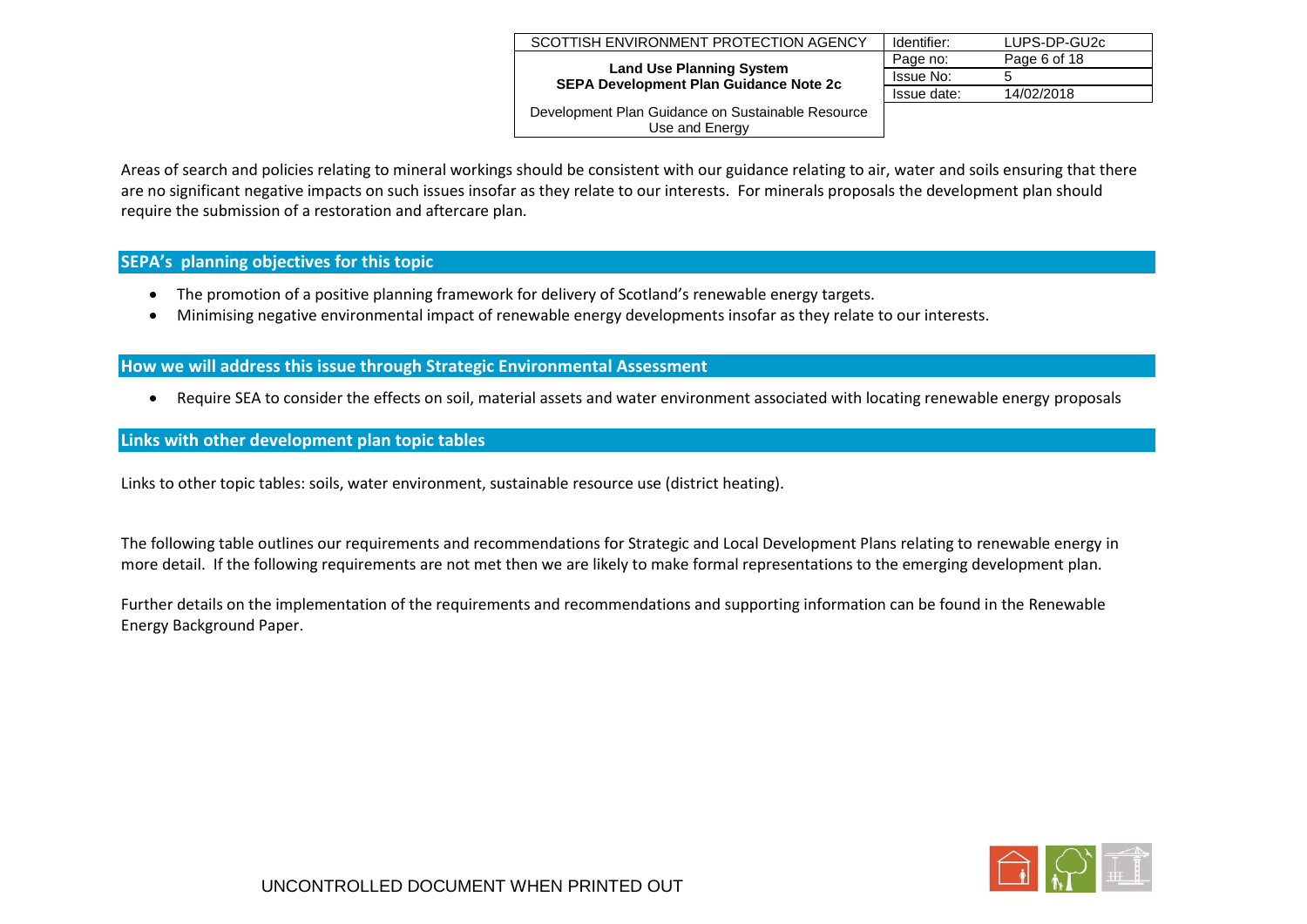#### SCOTTISH ENVIRONMENT PROTECTION AGENCY

**Land Use Planning System SEPA Development Plan Guidance Note 2c**

| Identifier: | LUPS-DP-GU2c |
|-------------|--------------|
| Page no:    | Page 7 of 18 |
| Issue No:   | ٠h           |
| Issue date: | 14/02/2018   |
|             |              |

Development Plan Guidance on Sustainable Resource Use and Energy

# **Renewable Energy: Requirements and Recommendations**

| <b>Strategic Development Plans</b>                                                                                                                                                                                                                                                                                                                                                                                                                                                                                                      | <b>Local Development Plans</b>                                                                                                                                                                                                                                                                                                                                                                                                                                                                                                       |
|-----------------------------------------------------------------------------------------------------------------------------------------------------------------------------------------------------------------------------------------------------------------------------------------------------------------------------------------------------------------------------------------------------------------------------------------------------------------------------------------------------------------------------------------|--------------------------------------------------------------------------------------------------------------------------------------------------------------------------------------------------------------------------------------------------------------------------------------------------------------------------------------------------------------------------------------------------------------------------------------------------------------------------------------------------------------------------------------|
| <b>Requirements:</b><br>1. A positive policy framework to facilitate renewable energy<br>developments in appropriate locations in line with SPP. Where<br>appropriate, this may include biomass, windfarm, hydro,<br>district heating and solar energy developments.<br>The policy framework or spatial strategy reflects local<br>2.<br>circumstances that take into account peat and carbon rich soils,<br>forestry, water environment and other issues that fall within<br>our remit including management of waste from development. | <b>Requirements:</b><br>1. A positive policy framework to facilitate renewable energy<br>developments in appropriate locations in line with SPP. Where<br>appropriate, this may include biomass, windfarm, hydro,<br>district heating and solar energy developments.<br>2. The policy framework or spatial strategy reflects local<br>circumstances that take into account peat and carbon rich soils,<br>forestry, water environment and other issues that fall within<br>our remit including management of waste from development. |
|                                                                                                                                                                                                                                                                                                                                                                                                                                                                                                                                         | <b>Recommendation:</b><br>1. The preparation of Supplementary Guidance on Renewable<br>Energy to consider in more detail the implications of the<br>location and siting of different technologies on issues that<br>relate to our interests such as soils, water environment, waste<br>and heat networks                                                                                                                                                                                                                             |

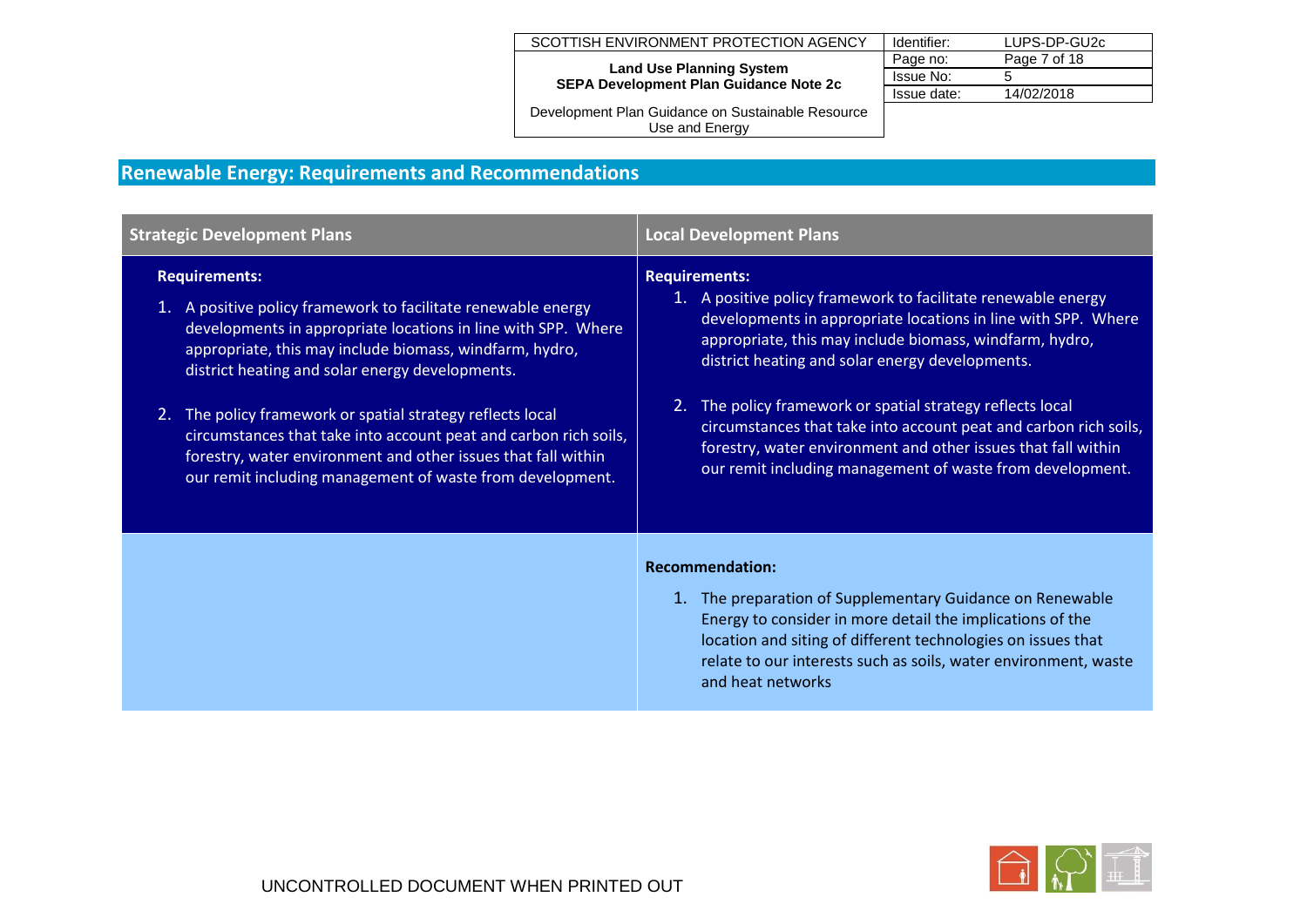| SCOTTISH ENVIRONMENT PROTECTION AGENCY                                           | Identifier: | LUPS-DP-GU2c |
|----------------------------------------------------------------------------------|-------------|--------------|
|                                                                                  | Page no:    | Page 8 of 18 |
| <b>Land Use Planning System</b><br><b>SEPA Development Plan Guidance Note 2c</b> | Issue No:   | 5            |
|                                                                                  | Issue date: | 14/02/2018   |
| Development Plan Guidance on Sustainable Resource                                |             |              |

## <span id="page-7-0"></span>**4. Zero Waste**

## **Why we comment on this issue**

Planning authorities have a pivotal role to play in helping to deliver the national waste targets reflected in the Zero Waste Plan (ZWP) through the provision of a positive policy framework for new infrastructure. SEPA has a clear role to support planning authorities in the preparation of development plans, ensuring that waste is considered in relevant policy and in the Proposals Map and in ensuring that the development plan takes account of national planning policy[, ZWP,](http://www.scotland.gov.uk/Topics/Environment/waste-and-pollution/Waste-1/wastestrategy) and ou[r Position Statement on Planning, Energy and Climate Change](http://www.sepa.org.uk/idoc.ashx?docid=d8d04aac-d2c2-4043-9704-3bd3236c7f04&version=-1) are "material considerations". This guidance note constitutes a material planning consideration. SEPA's [Thermal Treatment of Waste Guidelines 2014,](http://www.sepa.org.uk/waste/waste_regulation/idoc.ashx?docid=b61dc32b-f2e8-4f65-b237-8e67c5194f08&version=-1) are a defined Material Consideration and specifically state that this guidance note contains the appropriate planning guidance regarding waste and planning.

Use and Energy

[The Town and Country Planning \(Development Planning\) \(Scotland\) Regulations 2008](http://www.opsi.gov.uk/legislation/scotland/ssi2008/ssi_20080426_en_1) state that Planning Authorities must have regard to the National Waste Management Plan when drawing up Strategic Development Plans and Local Development Plans. [Planning circular 1/2009](http://www.scotland.gov.uk/Publications/2009/02/13153723/0)  [Development Planning](http://www.scotland.gov.uk/Publications/2009/02/13153723/0) provides further guidance on the scope and procedures of Strategic and Local Development Plans, including how waste should be addressed. Bot[h Scottish Planning Policy](http://www.scotland.gov.uk/Publications/2010/02/03132605/0) (SPP) and the ZWP emphasise the importance of the planning system in delivering waste infrastructure and require the planning system to provide policies and identify appropriate locations for waste management facilities.

## **SEPA's planning objectives for this topic**

- To support waste management proposals that help deliver the objectives of the Zero Waste Plan in a way that minimises their impact on the environment;
- To maximise opportunities to recover heat for use from thermal treatment of waste proposals;
- To promote a move up the waste hierarchy through good design in development proposals.

## **How we will address this issue through Strategic Environmental Assessment**

- Require SEA to consider the effects of policies, proposals and allocations on waste generation and management.
- Require SEA to consider the effects of waste management site options on air quality, noise and odour, and human health.
- Recommend that SEA objectives used for assessment include objectives to minimise waste generation (e.g. through application of the waste hierarchy), maintain and improve air quality and reduce levels of nuisance (odour, dust etc).

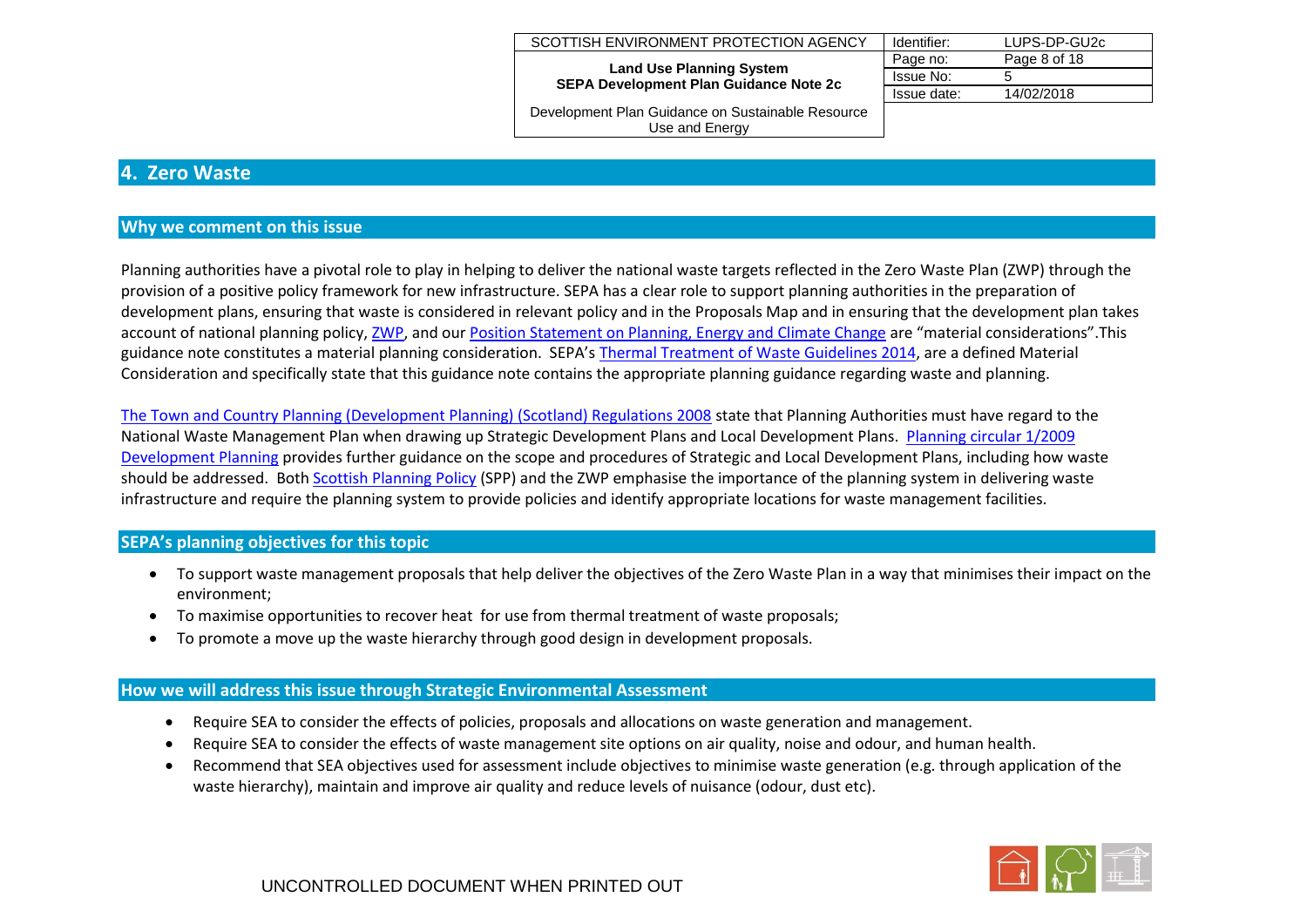| SCOTTISH ENVIRONMENT PROTECTION AGENCY                                           | Identifier: | LUPS-DP-GU2c |
|----------------------------------------------------------------------------------|-------------|--------------|
| <b>Land Use Planning System</b><br><b>SEPA Development Plan Guidance Note 2c</b> | Page no:    | Page 9 of 18 |
|                                                                                  | Issue No:   |              |
|                                                                                  | Issue date: | 14/02/2018   |
| Development Plan Cuidance on Sustainable Pesquree                                |             |              |

## **Links with other development plan topic tables**

Other relevant topic tables include:

Air quality and co-location for co-location issues; and,

District Heating and Heat Networks for waste heat issues not covered by the Thermal Treatment of Waste Guidelines.

The following table outlines our requirements and recommendations for Strategic and Local Development Plans relating to zero waste in more detail. If the following requirements are not met then we are likely to make formal representations to the emerging development plan.

Further details on the implementation of the requirements and recommendations and supporting information can be found in the Zero Waste Background Paper.

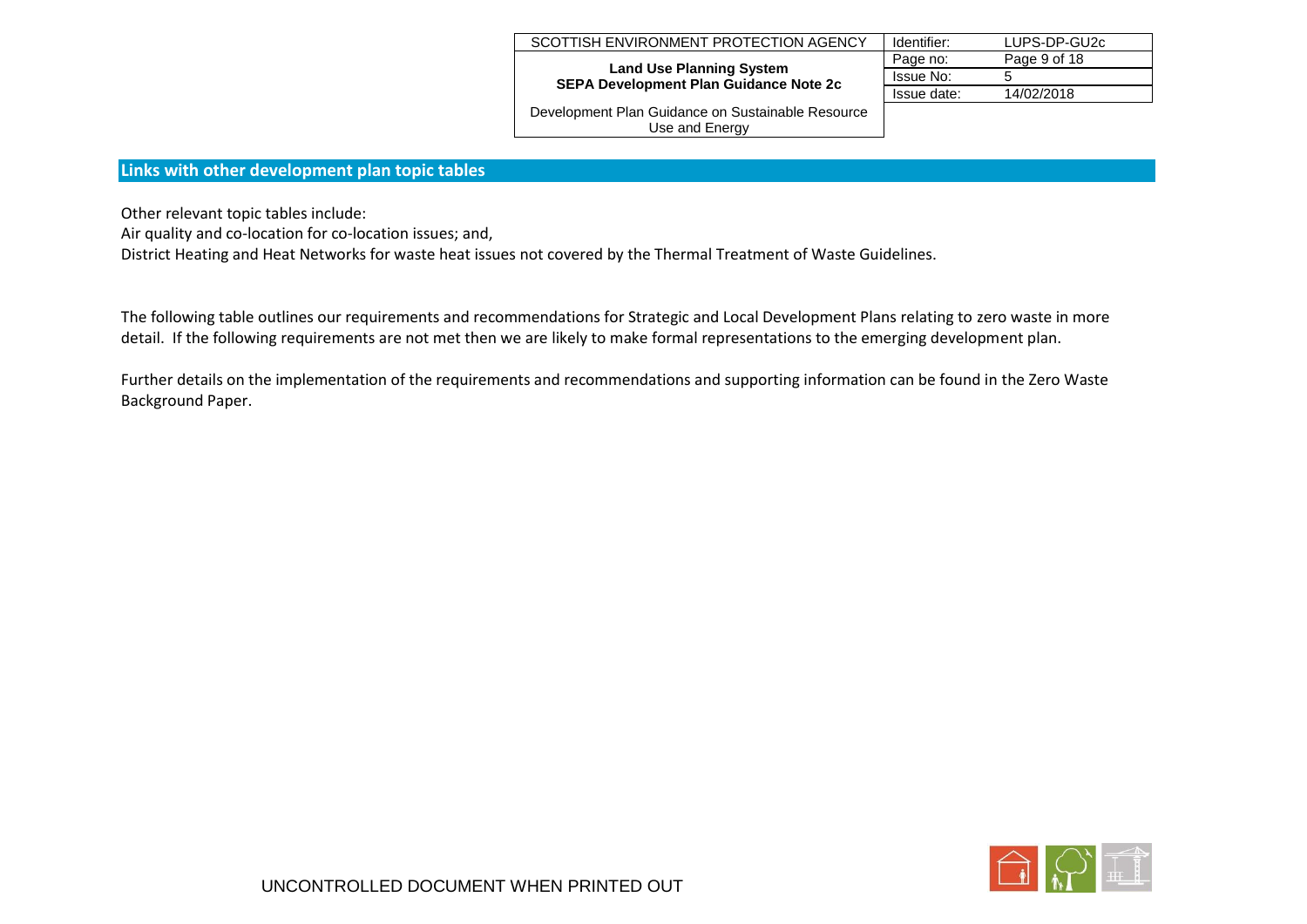# SCOTTISH ENVIRONMENT PROTECTION AGENCY | Identifier: LUPS-DP-GU2c<br>Page no: Page 10 of 18

#### **Land Use Planning S SEPA Development Plan G**

| g System<br>Guidance Note 2c | Page no:    | Page 10 of 18 |
|------------------------------|-------------|---------------|
|                              | Issue No:   |               |
|                              | Issue date: | 14/02/2018    |
| Suetainable Pecource         |             |               |

and outwith the plan area. Development plans must not restrict

Development Plan Guidance on Sustainable Resource Use and Energy

# **Zero Waste: Requirements and Recommendations**

| <b>Strategic Development Plans</b>                                                                                                                                                                                                                                                                                                                                                                                                                                                                                                                                                                                                                                                                                                                                                                                                                                                                                                                                                                                                                                     | <b>Local Development Plans</b>                                                                                                                                                                                                                                                                                                                                                                                                                                                                                                                                                                                                                                                                                                                                                                                                                                                                                                                                                                                                                                                                                                                                                                                                                                                                                                                                                                                                                                                                                     |  |
|------------------------------------------------------------------------------------------------------------------------------------------------------------------------------------------------------------------------------------------------------------------------------------------------------------------------------------------------------------------------------------------------------------------------------------------------------------------------------------------------------------------------------------------------------------------------------------------------------------------------------------------------------------------------------------------------------------------------------------------------------------------------------------------------------------------------------------------------------------------------------------------------------------------------------------------------------------------------------------------------------------------------------------------------------------------------|--------------------------------------------------------------------------------------------------------------------------------------------------------------------------------------------------------------------------------------------------------------------------------------------------------------------------------------------------------------------------------------------------------------------------------------------------------------------------------------------------------------------------------------------------------------------------------------------------------------------------------------------------------------------------------------------------------------------------------------------------------------------------------------------------------------------------------------------------------------------------------------------------------------------------------------------------------------------------------------------------------------------------------------------------------------------------------------------------------------------------------------------------------------------------------------------------------------------------------------------------------------------------------------------------------------------------------------------------------------------------------------------------------------------------------------------------------------------------------------------------------------------|--|
| <b>Requirements:</b><br>Strategic waste management facilities are identified and<br>1.<br>promoted to support the delivery of the Zero Waste Plan<br>objectives through the provision of a policy framework<br>and identification of any strategic sites which:<br>1. identifies and protects existing strategic waste<br>management facilities in the area;<br>2. Requires waste management facilities to be identified<br>in development plans, to support the delivery of the<br>Zero Waste Plan objectives; and,<br>3. Identifies the need for any new or additional strategic<br>waste management facilities to provide extra capacity<br>where there remains a national shortfall in<br>infrastructure. Such facilities should manage waste<br>from both within and outwith the plan area, in line<br>with the national capacity tables (previously ZWP<br>Annex B tables). Development plans must not restrict<br>waste management facilities in their areas to<br>managing solely waste that is generated within the<br>boundary of the development plan area. | <b>Waste Management Facilities Requirements:</b><br>1. Waste management facilities are identified and promoted to support the<br>delivery of the Zero Waste Plan objectives through the provision of a policy<br>framework and land allocations which:<br>• Support the development of new waste management facilities and<br>infrastructure facilities for the management of all types of waste;<br>Identify on the proposals map and safeguard existing waste<br>$\bullet$<br>management sites, including safeguarding or protecting land for<br>expansion surrounding existing waste facilities, to allow for growth<br>without being prejudiced or restricted by adjoining land uses;<br>In line with the Waste Hierarchy, identify the preferred means of<br>$\bullet$<br>managing all waste and the types of waste management facilities<br>that will be supported;<br>Identify in policies and on proposals maps clear locations and/or site<br>$\bullet$<br>allocations appropriate for waste management facilities. Sites<br>considered suitable for waste management facilities include<br>employment and industrial land, storage and distribution land and<br>re-use / extensions of existing waste management sites. Other sites<br>may be considered suitable by the Planning Authority; and,<br>• Where there remains a national shortfall in waste management<br>infrastructure, development plans must provide capacity for waste<br>management facilities that may manage waste from both within |  |

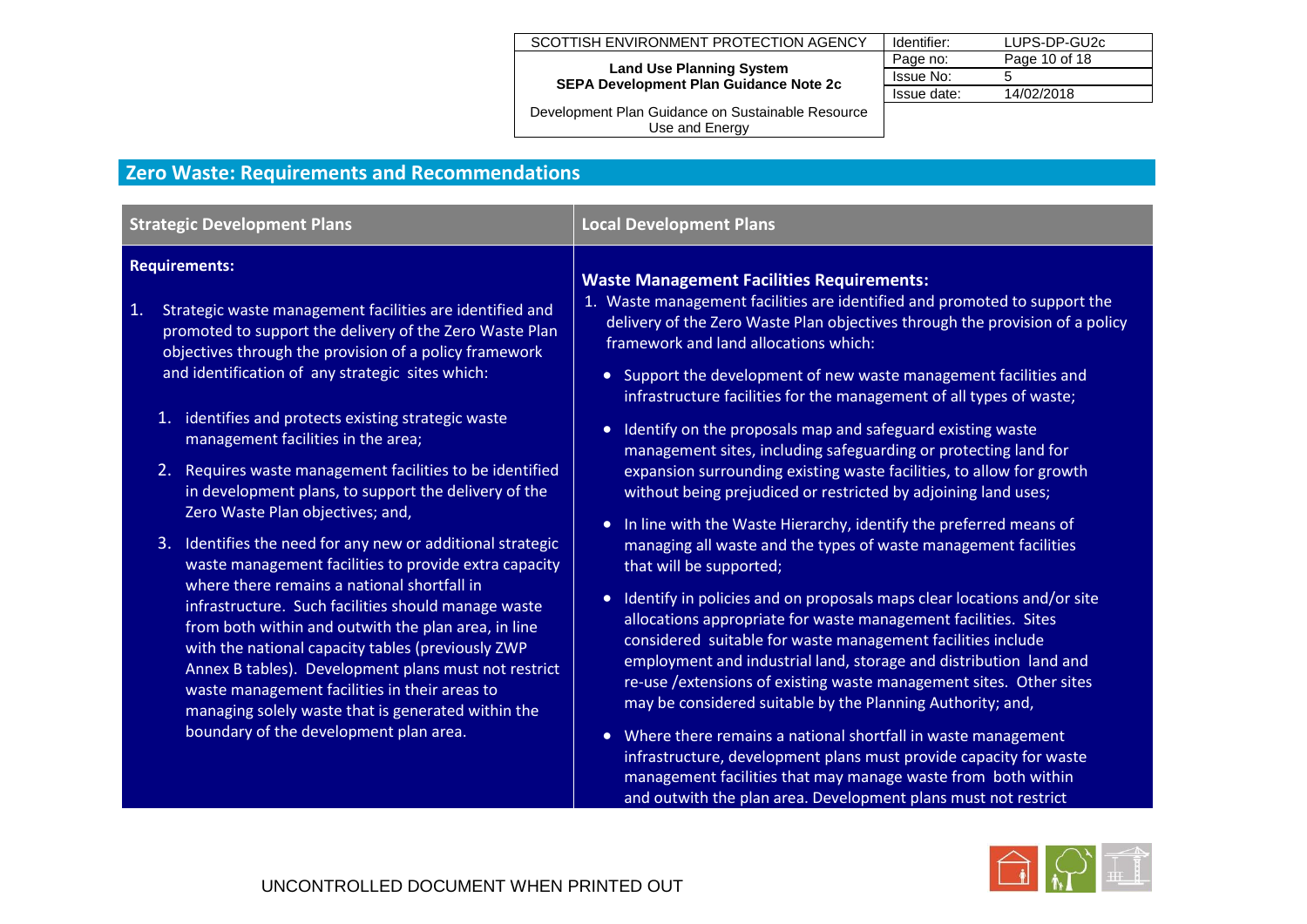| SCOTTISH ENVIRONMENT PROTECTION AGENCY                                           | Identifier: | LUPS-DP-GU2c  |
|----------------------------------------------------------------------------------|-------------|---------------|
| <b>Land Use Planning System</b><br><b>SEPA Development Plan Guidance Note 2c</b> | Page no:    | Page 11 of 18 |
|                                                                                  | Issue No:   | 5             |
|                                                                                  | Issue date: | 14/02/2018    |
|                                                                                  |             |               |

|                                                                                                                                              | waste movement across planning boundaries. SEPA does not<br>provide comment on proximity or need.                                                                                                                                                                                                                                                   |
|----------------------------------------------------------------------------------------------------------------------------------------------|-----------------------------------------------------------------------------------------------------------------------------------------------------------------------------------------------------------------------------------------------------------------------------------------------------------------------------------------------------|
|                                                                                                                                              | <b>Minimising Waste Requirement:</b><br>2. Incorporation of the principles of minimising generation of waste during<br>construction and providing adequate space for waste in new<br>development as part of policies within their development plan policies,<br>for example in "general design", "sustainable design" or general waste<br>policies. |
|                                                                                                                                              | <b>Energy from Waste Requirement:</b><br>3. Sites identified for energy from waste facilities are designed to enable<br>links to be made to potential users of the heat and/or power generated<br>at the site.                                                                                                                                      |
|                                                                                                                                              | <b>Landfill Requirement:</b><br>4. Existing landfill sites must be identified on the proposals map and<br>proposals for new landfill sites will only be supported in specific<br>circumstances and where required to meet the need for a 10 year rolling<br>landfill capacity identified within the Zero Waste Plan Regional Capacity<br>Table.     |
| <b>Key Recommendations:</b><br>1. The SDP should indicate types of waste management<br>facility considered appropriate in order to give full | <b>Key Recommendations:</b><br>1. The inclusion of text within Vision Statement of LDPs which promotes<br>Zero Waste to demonstrate a positive approach towards planning for                                                                                                                                                                        |

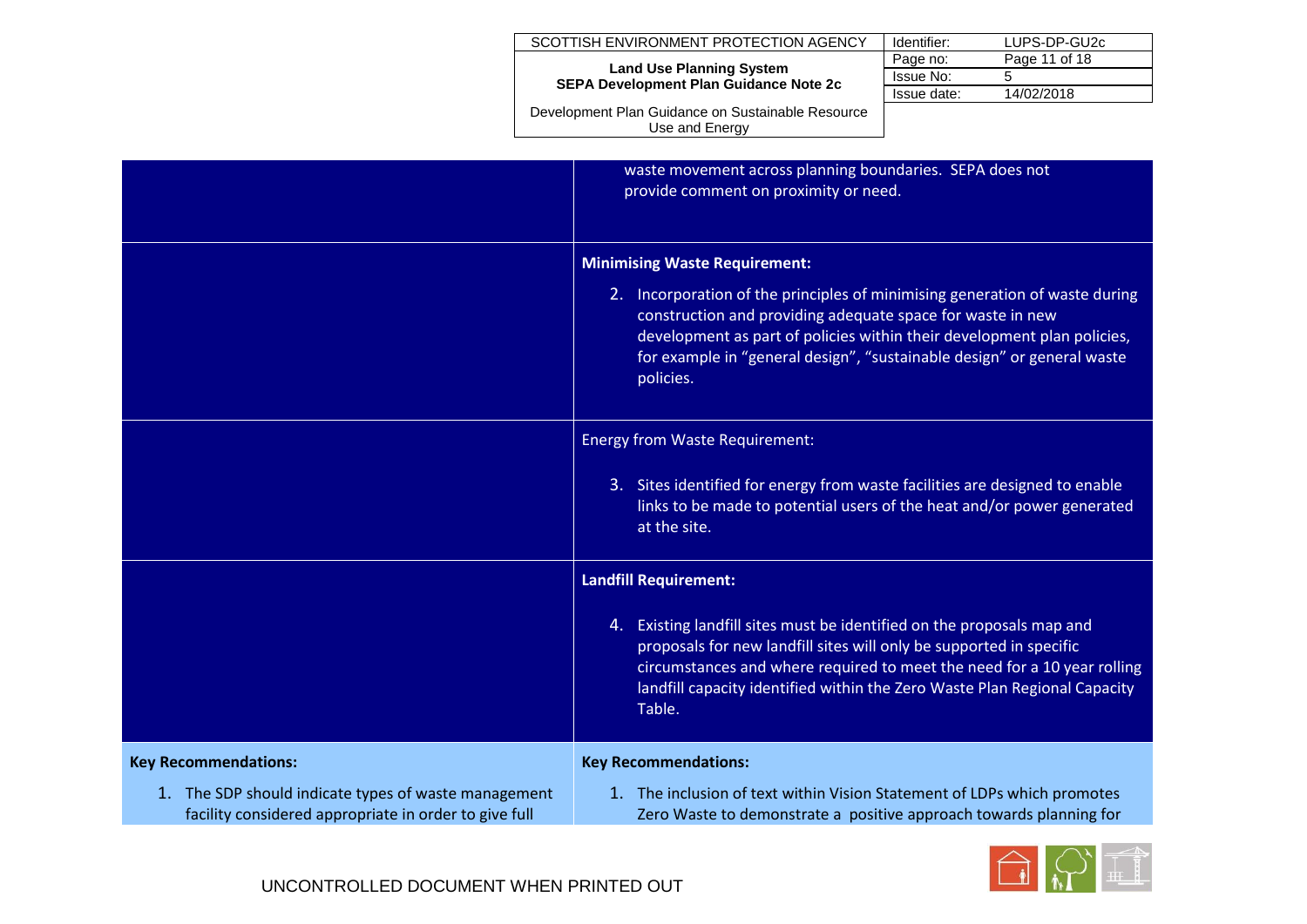| SCOTTISH ENVIRONMENT PROTECTION AGENCY                                           | Identifier: | LUPS-DP-GU2c  |
|----------------------------------------------------------------------------------|-------------|---------------|
| <b>Land Use Planning System</b><br><b>SEPA Development Plan Guidance Note 2c</b> | Page no:    | Page 12 of 18 |
|                                                                                  | Issue No:   |               |
|                                                                                  | Issue date: | 14/02/2018    |
| Development Plan Guidance on Sustainable Resource                                |             |               |

Use and Energy guidance to LDPs as to the preferred approach for the

sustainable resource use and Zero Waste in all new development. For example: "*The Development Plan has a Zero Waste vision for our people to live a zero waste lifestyle, minimising waste created and maximising the reuse and recycling of materials".*

- 2. Minimise where possible the unnecessary transportation of waste by road and / or utilise access by rail or water.
- 3. Utilise existing minerals workings or industrial sites for construction and demolition waste, and identify opportunities to recycle construction and demolition waste either close to where it arises with mobile crushing plant on site or at a permanent processing site.
- 4. If waste is to be managed outwith the development plan boundary as part of a shared waste infrastructure facility, the development plan should confirm where and how waste will be managed.
- 5. Development plans should support the Scottish Government's position and set out policies which enable development of waste management facilities which will contribute towards delivering the additional capacity required in Scotland.

## **Minimising Waste Recommendations:**

- 6. Inclusion of a policy that requires developers to prepare and implement a site waste management plan in appropriate cases. This may form part of a construction method statement or sustainable design statement.
- 7. Inclusion of development plan policies which require all new development to provide adequate space within the site layout for welldesigned waste storage, recycling (including kerbside collection and / or centralised mini-recycling stores and composting facilities) and collection to enable maximum waste reduction and materials to be separated at source.



sustainable management of waste, and to help deliver the national waste capacity requirement.

2. We will support development plans which reflect the Scottish Government's position and set out policies which enable development of waste management facilities which will contribute towards delivering the additional capacity required in Scotland.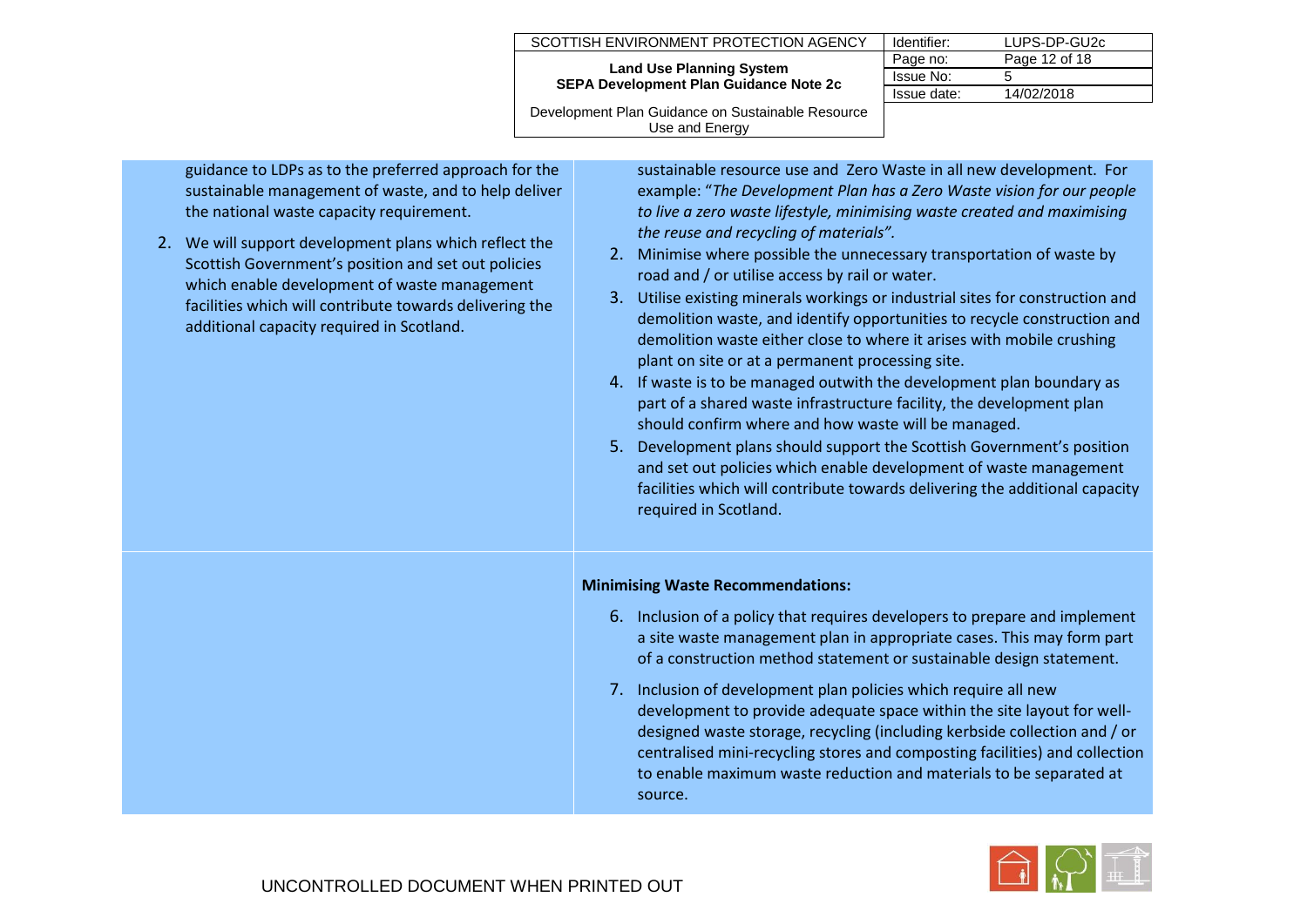| SCOTTISH ENVIRONMENT PROTECTION AGENCY                                           | Identifier: | LUPS-DP-GU2c  |  |
|----------------------------------------------------------------------------------|-------------|---------------|--|
| <b>Land Use Planning System</b><br><b>SEPA Development Plan Guidance Note 2c</b> | Page no:    | Page 13 of 18 |  |
|                                                                                  | Issue No:   |               |  |
|                                                                                  | Issue date: | 14/02/2018    |  |
| Development Plan Guidance on Sustainable Resource<br>Use and Energy              |             |               |  |

8. The preparation of detailed supplementary guidance on waste storage, recycling and collection space to support development plan policy. The detailed design guidance on waste storage, recycling and collection space can be provided through supplementary guidance, but it must be referred to through policy contained within the development plan.

## **Energy from Waste Recommendation:**

9. Policy coverage to ensure that new development proposals are enabled to connect to any adjacent existing or new heat networks, Energy from Waste facilities, or other heat providers. In order to ensure Energy from Waste (and other heat providers) comply with SEPA's Thermal Treatment of Waste Guidelines and meet the energy efficiency requirements, new developments are expected to make use of the energy generated.

10. Links should be made between waste and renewable energy policies.

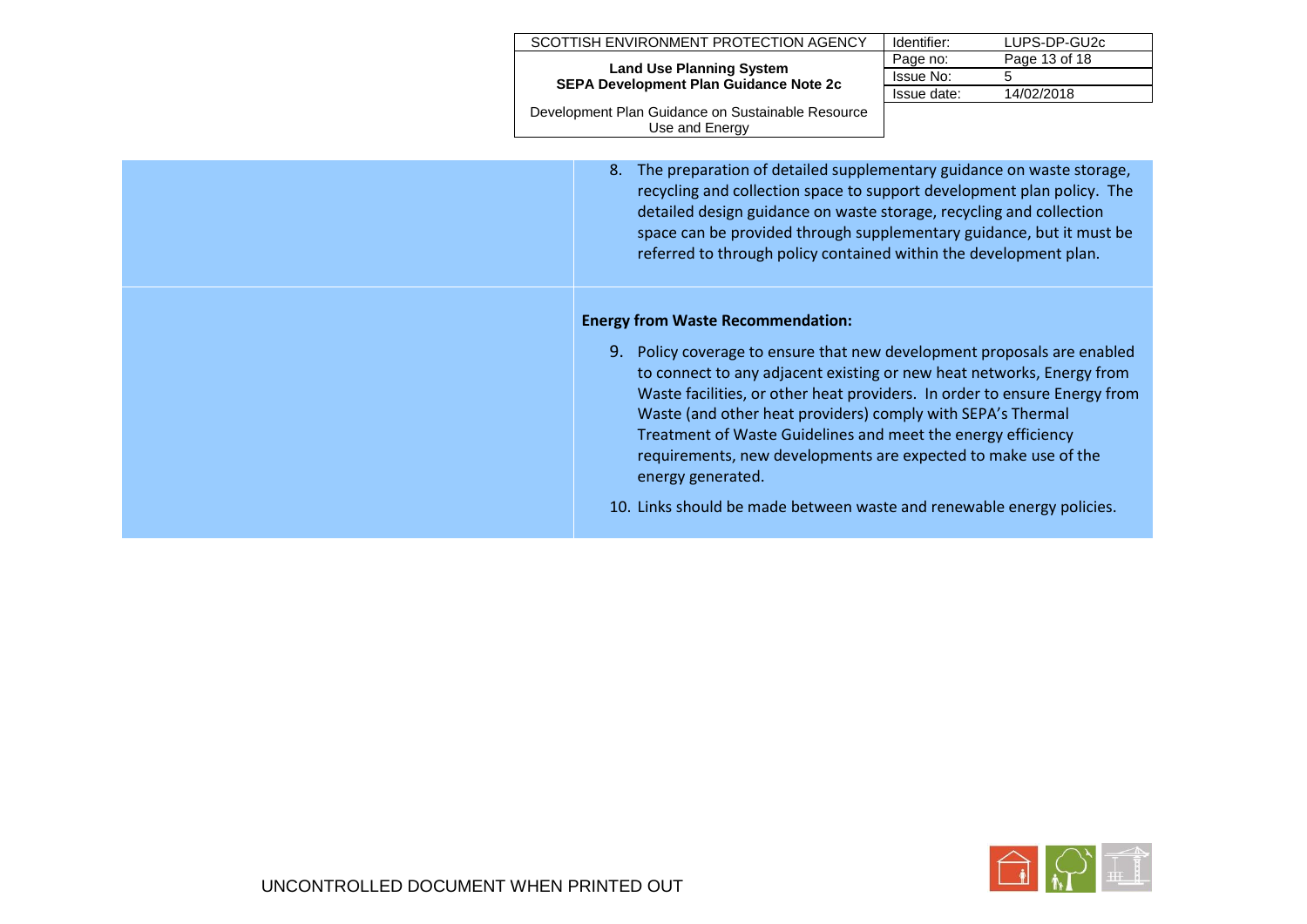| SCOTTISH ENVIRONMENT PROTECTION AGENCY                                           | Identifier: | LUPS-DP-GU2c  |
|----------------------------------------------------------------------------------|-------------|---------------|
| <b>Land Use Planning System</b><br><b>SEPA Development Plan Guidance Note 2c</b> | Page no:    | Page 14 of 18 |
|                                                                                  | Issue No:   |               |
|                                                                                  | Issue date: | 14/02/2018    |
| Dovelopment Plan Cuidense on Sustainable Pesqures                                |             |               |

## <span id="page-13-0"></span>**5. District Heating and Heat Networks**

#### **Why we comment on this issue**

The Scottish Government has estimated that heat accounts for around half of all the energy we use, using it for our homes, offices, hospitals, businesses, schools, other buildings and industries. The Scottish Government's Draft [Outline Heat Vision](http://www.scotland.gov.uk/Topics/Business-Industry/Energy/Energy-sources/19185/Heat/DraftHeatDeployment) was published 29 January 2013 brings together a number of the Government's policy positions supporting the development of heat in Scotland.

There are clear links between district heating and climate change. Th[e Expert Commission on District Heating](http://www.scotland.gov.uk/Resource/0040/00408383.pdf) recommendations to the Scottish Government (November 2012) sets out the benefits that district heating can have on a number of policy areas, including heat poverty, and reducing emissions. In th[e draft Heat Generation Policy Statement](http://www.scotland.gov.uk/Resource/0044/00445639.pdf) the Government has established a Heat hierarchy, illustrating the preferred approach to reducing carbon emissions and delivering low carbon and renewable heat.

Key Scottish Government targets relating to heat include:

- A largely decarbonised heat sector by 2050, with significant progress made by 2030.
- Delivery of 11% of non-electrical heat demand by renewable sources by 2020.
- 40,000 homes to benefit from affordable low carbon heat from district heating by 2020
- 1.5TWh heat to be delivered by district heating by 2020 to both domestic and non-domestic properties

[SEPA's position statement on Energy](http://www.sepa.org.uk/planning/idoc.ashx?docid=6807769c-ec2d-4ebc-b650-e5a46de66c6a&version=-1) states that we will "*encourage a diversity of energy sources that integrate energy supply and demand, especially supporting efficient use of surplus heat, and heat from renewable sources*."

Development plans have an important role to support the delivery of the heat hierarchy, in particular through supporting and facilitating the delivery of heat networks, allocating land to enable co-location of heat supply and demand both now and for the future developments. Policies can also support the achievement of capturing renewable heat through, where appropriate, requiring new developments to be designed to be capable of connecting to district heating networks that currently exist or are planned for the future. Heat can be sourced from (amongst other technologies) energy from waste facilities, anaerobic digestion, biomass facilities, from capturing excess heat from industrial processes and as other secondary sources, geothermal heat, water from mines, rivers and other water bodies, heat storage systems and other renewable energy schemes. Development plans should support the range of potential heat sources in their area.

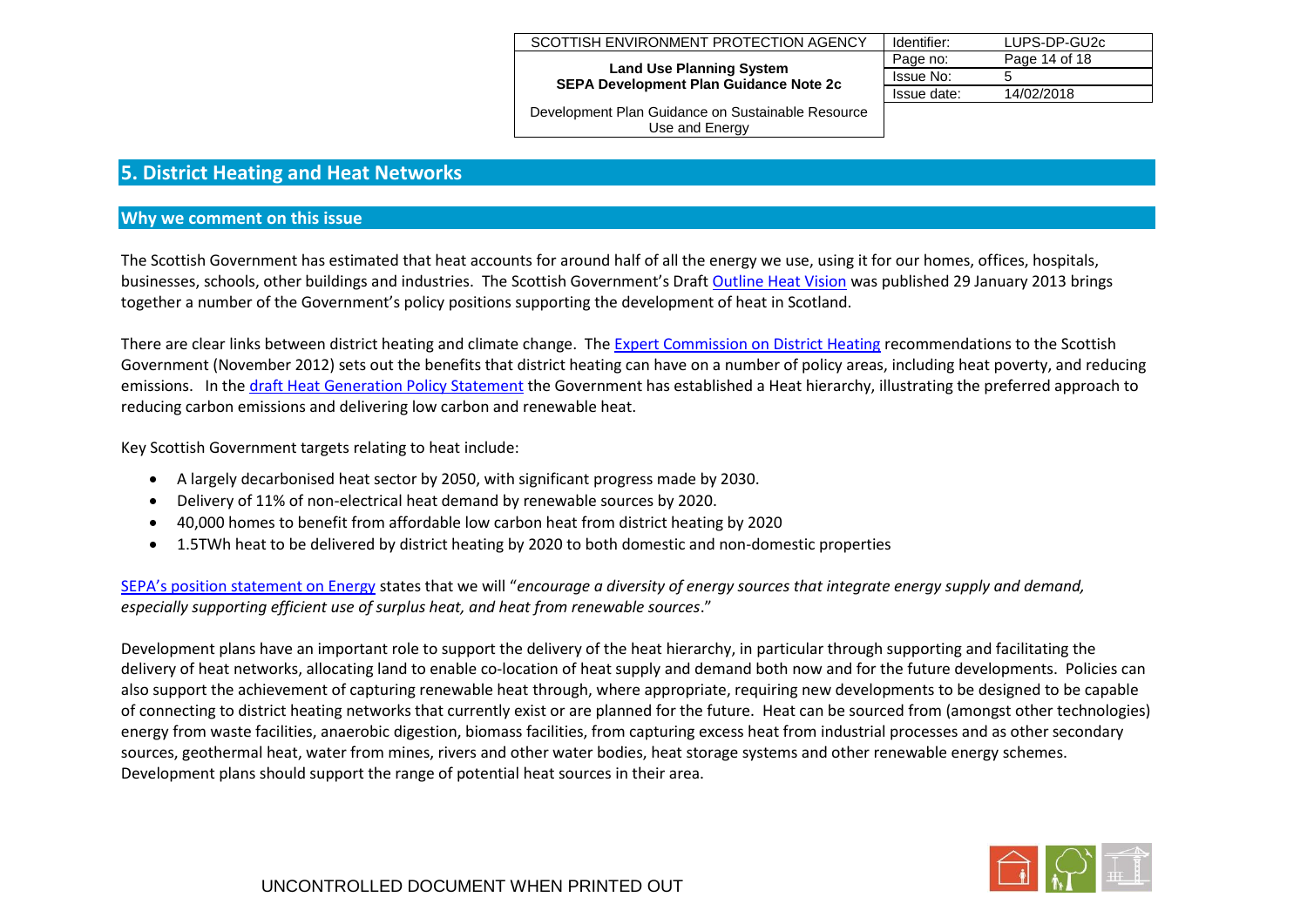|                                                                                                                            | Identifier: | LUPS-DP-GU2c  |
|----------------------------------------------------------------------------------------------------------------------------|-------------|---------------|
| SCOTTISH ENVIRONMENT PROTECTION AGENCY<br><b>Land Use Planning System</b><br><b>SEPA Development Plan Guidance Note 2c</b> | Page no:    | Page 15 of 18 |
|                                                                                                                            | Issue No:   | 5             |
|                                                                                                                            | Issue date: | 14/02/2018    |
| Development Plan Guidance on Sustainable Resource<br>Use and Energy                                                        |             |               |

Development plans have an important role to play in ensuring new developments make use of renewable energy generated, which will support Energy from Waste facilities, and other heat providers, in complying with SEPA's Thermal Treatment of Waste Guidelines and meeting the European Union's Energy Efficiency requirements (through Article 14 of the EU Energy Efficiency Directive).

In addition to heat that can be sourced from energy from waste facilities, geothermal heat and water from mines (where heat is a primary source), there is significant potential for using surplus or secondary source heat, that is heat that is currently wasted or unused which comes from industrial processes, waste water or from other industries. Maximising the use of secondary heat brings benefits to the heat source as it can reduce emissions as well as potentially being a source of income. It can also reduce the need for new primary heat sources, reducing emissions and the need to source fuel for the processes which generate heat.

The Scottish Government published in April 2014 a national heat map which identifies existing sites of heat demand as well as sources of heat supply, both primary and potential secondary/surplus heat supply. There is great potential for use of the national heat map, which explored below.

Scottish Planning Policy 2014 outlines the key Scottish Government planning policy principles relating to delivering renewable heat and electricity.

## **SEPA's planning objectives for this topic**

- To ensure that development plans make an effective contribution to national targets relating to heat.
- To encourage use of heat maps to maximise opportunities for the use of waste heat in new development.

## **How we will address this issue through Strategic Environmental Assessment**

Recommend that Responsible Authorities use the National Heat Map to inform the SEA.

The national heat map is used to prepare the main issues report and SEA, and in establishing the planning authority's approach towards identifying new development sites in the plan area. Heat Maps are used to identify the locations for renewable heat providers and new Development Sites (including Strategic Development Sites), maximising the potential for the use of heat generated, and are used to identify opportunities for schemes to promote heat networks, site-specific where possible. Cross boundary co-ordination is considered for development of heat networks and district heating schemes.

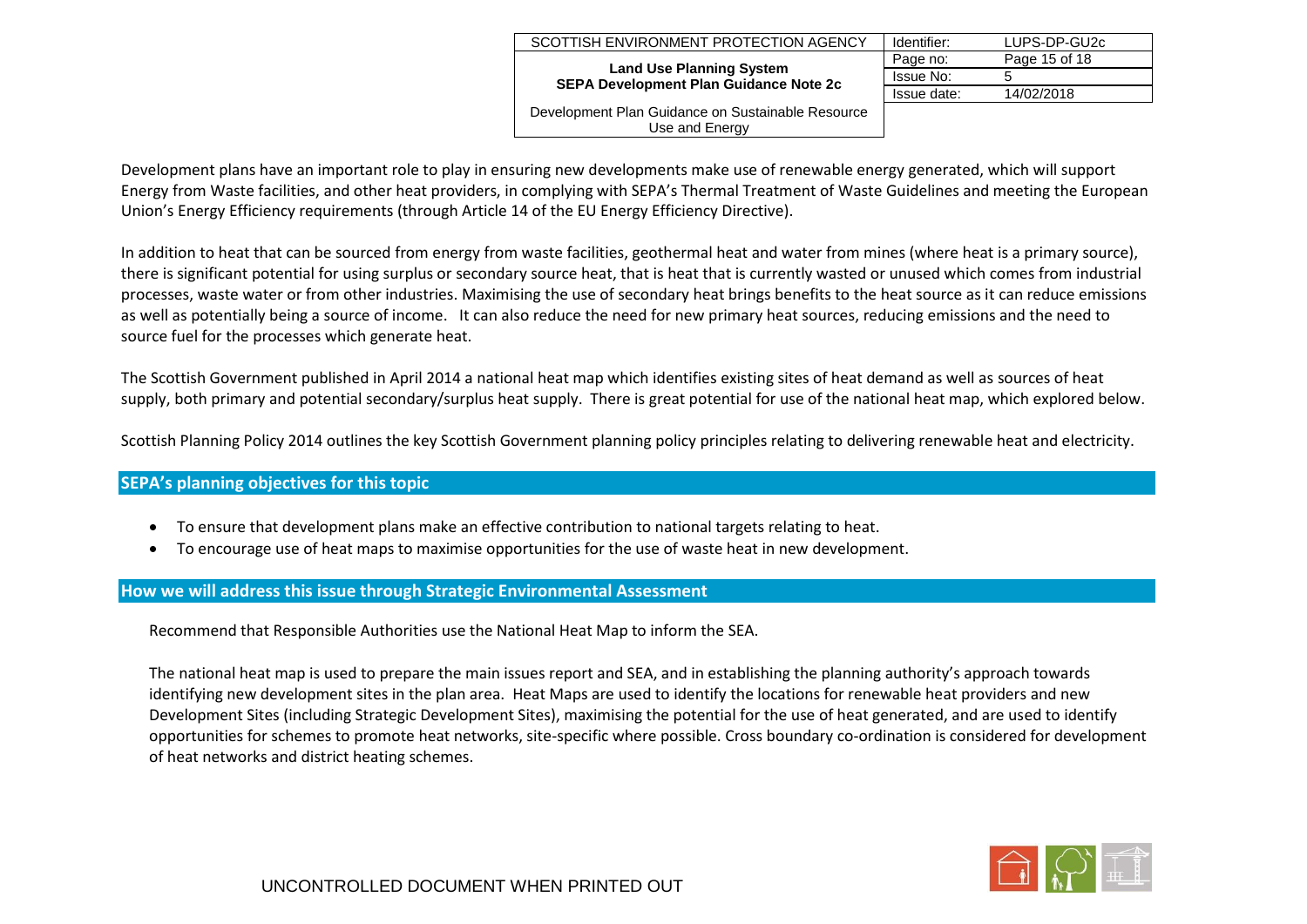| SCOTTISH ENVIRONMENT PROTECTION AGENCY                                           | Identifier: | LUPS-DP-GU2c  |
|----------------------------------------------------------------------------------|-------------|---------------|
| <b>Land Use Planning System</b><br><b>SEPA Development Plan Guidance Note 2c</b> | Page no:    | Page 16 of 18 |
|                                                                                  | Issue No:   | b             |
|                                                                                  | Issue date: | 14/02/2018    |
| Development Plan Guidance on Sustainable Resource                                |             |               |

## **Links with other development plan topic tables**

Other relevant topic tables include:

Zero waste(for issues around alignment with the Thermal Treatment of Waste Guidelines)

The following table outlines our requirements and recommendations for Strategic and Local Development Plans relating to district heating and heat networks in more detail. If the following requirements are not met then we are likely to make formal representations to the emerging development plan.

Further details on the implementation of the requirements and recommendations and supporting information can be found in the District Heating and Heat Networks Background Paper.

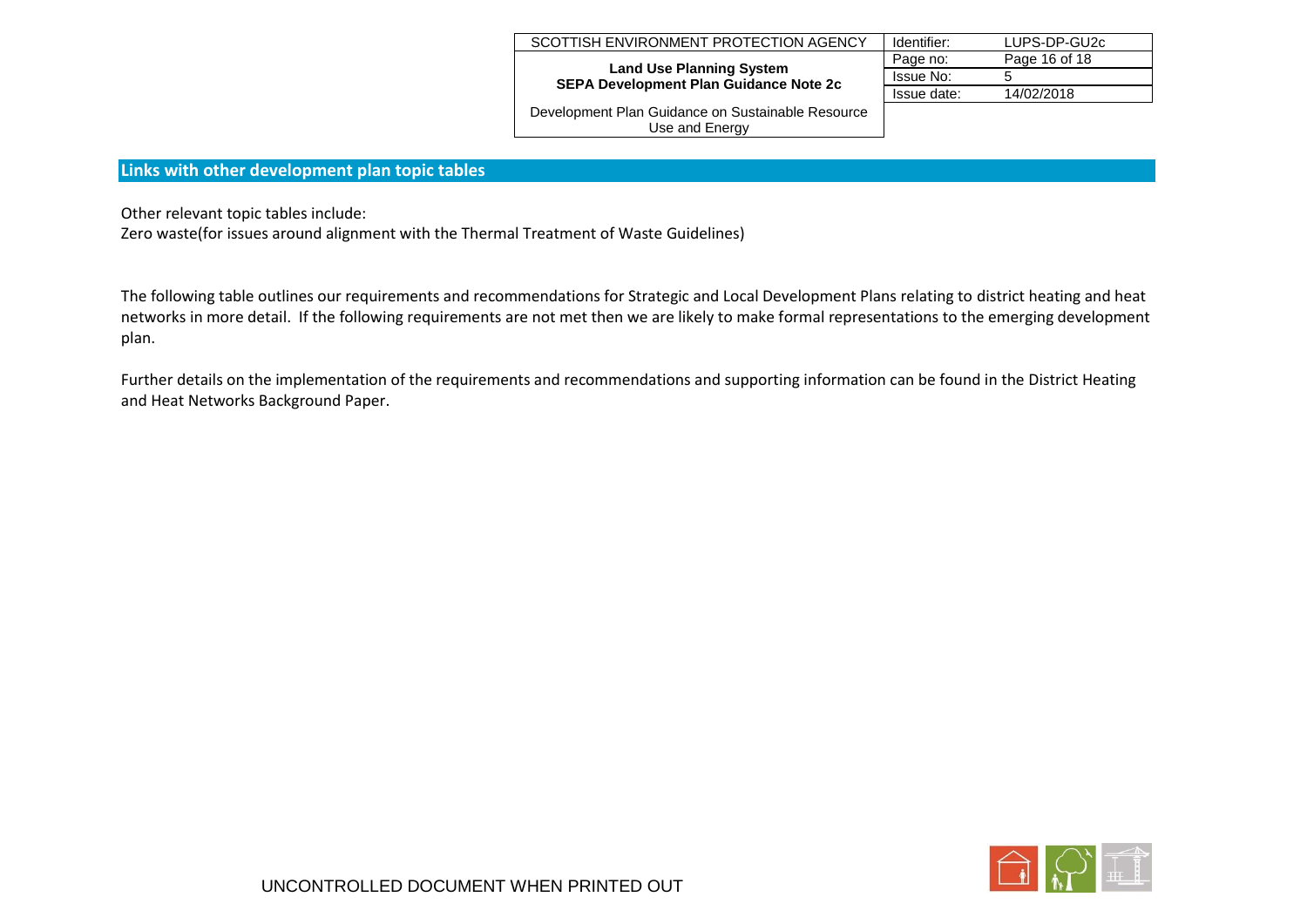#### SCOTTISH ENVIRONMENT PROTECTION AGENCY

**Land Use Planning System SEPA Development Plan Guidance Note 2c**

| Identifier: | LUPS-DP-GU2c  |
|-------------|---------------|
| Page no:    | Page 17 of 18 |
| Issue No:   | :5            |
| Issue date: | 14/02/2018    |
|             |               |

Development Plan Guidance on Sustainable Resource Use and Energy

# **District heating and heat networks : Requirements and Recommendations**

| <b>Strategic Development Plans</b>                                                                                                                                                                                                                                                                                                                                                                    | <b>Local Development Plans</b>                                                                                                                                                                                                                                                                                                                                                                                                                                                                                                                                                                                                                                                                                                                                                                                                                                                                                                                                                                        |  |
|-------------------------------------------------------------------------------------------------------------------------------------------------------------------------------------------------------------------------------------------------------------------------------------------------------------------------------------------------------------------------------------------------------|-------------------------------------------------------------------------------------------------------------------------------------------------------------------------------------------------------------------------------------------------------------------------------------------------------------------------------------------------------------------------------------------------------------------------------------------------------------------------------------------------------------------------------------------------------------------------------------------------------------------------------------------------------------------------------------------------------------------------------------------------------------------------------------------------------------------------------------------------------------------------------------------------------------------------------------------------------------------------------------------------------|--|
| <b>Requirements:</b><br>1. Policy wording which supports the construction of low carbon<br>energy distribution district heating networks.<br>2. If substantial new development, such as a new town or sizeable<br>development, is planned, a requirement to connect to an<br>existing or proposed district heating network, or provide a heat<br>network within the site, must be placed on the site. | <b>Requirements:</b><br>1. Policy wording which supports the construction of low carbon<br>energy distribution district heating networks.<br>2. If substantial new development, such as a new town or sizeable<br>development, is planned, a requirement to connect to an<br>existing or proposed district heating network, or provide a heat<br>network within the site, must be placed on the site.<br>3. New developments located adjacent to existing or proposed<br>new heat networks or heat supplies should be designed to be<br>capable of connecting to the heat supply. This could include<br>incorporating space to be safeguarded for future<br>pipework/piperuns within developments, incorporating<br>grass/green corridors along footpaths or roads which could be<br>excavated for installing heat network pipes without significant<br>disturbance, and ensuring the new infrastructure does not<br>obstruct the development of planned heat network and district<br>heating systems |  |
| <b>Recommendations:</b>                                                                                                                                                                                                                                                                                                                                                                               | <b>Recommendations:</b>                                                                                                                                                                                                                                                                                                                                                                                                                                                                                                                                                                                                                                                                                                                                                                                                                                                                                                                                                                               |  |
| 1. Heat maps are used to identify opportunities for schemes to<br>promote heat networks, site-specific where possible. Cross<br>boundary co-ordination is considered for development of heat<br>networks and district heating schemes.                                                                                                                                                                | 1. Where possible, LDPs should identify the allocated development<br>sites that can be grouped together to improve the viability of<br>developing a heat network.                                                                                                                                                                                                                                                                                                                                                                                                                                                                                                                                                                                                                                                                                                                                                                                                                                     |  |